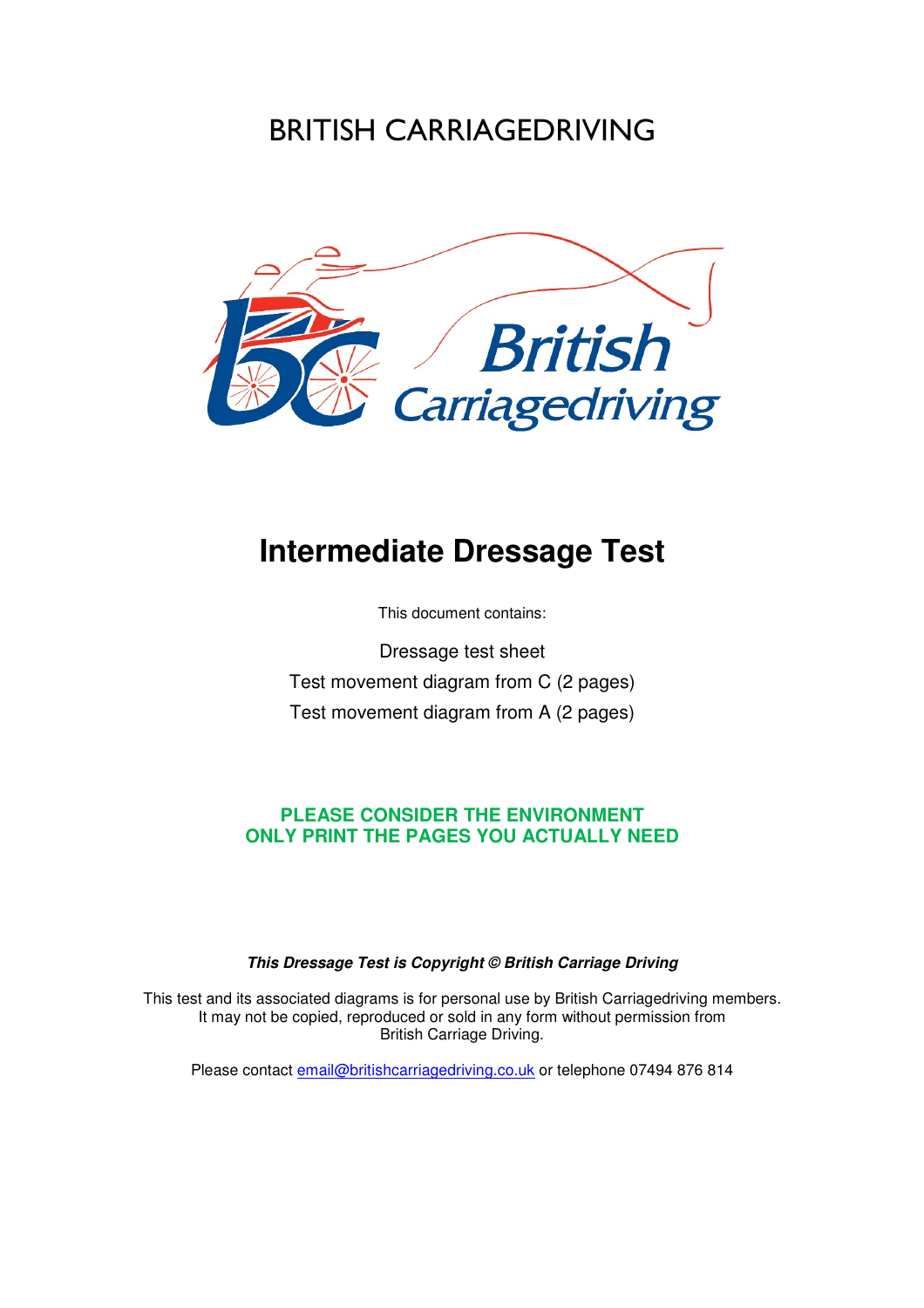# **The scale of Marks is as follows:**<br>
10 Excellent 4 Insufficient<br>
9 Very good 3 Fairly bad

9 Very good 3 Fairly bad

10 Excellent 4 Insufficient

- 
- 

8 Good 2 Bad<br>7 Fairly good 1 Very bad

Not performed

### 7 Fairly good 1<br>6 Satisfactory 0<br>5 Sufficient **Sufficient**

## **BRITISH CARRIAGEDRIVING DRESSAGE TEST**

**INTERMEDIATE** (Revised: 2019) Arena 100 x 40 metres. Schedule Time 10 minutes. Clubs may use 80 x 40m arena with a 3 loop serpentine.

Errors of Course, Disobedience and Dismounting of Grooms are penalised as follows: 1st incident - 5 penalty points 1200 1201 1202<br>121 Incident - 10 penalty points<br>2nd incident - 10 penalty points<br>3rd incident - Elimination 3rd incident -

| <b>COMPETITOR NUMBER</b><br> |                                 |                                                                               |                                                                                                                                                                                                                                                     |             |                |
|------------------------------|---------------------------------|-------------------------------------------------------------------------------|-----------------------------------------------------------------------------------------------------------------------------------------------------------------------------------------------------------------------------------------------------|-------------|----------------|
| <b>MOVEMENT</b>              |                                 |                                                                               | <b>TO BE JUDGED</b>                                                                                                                                                                                                                                 | <b>MARK</b> | <b>REMARKS</b> |
| 1.                           | A<br>X                          | Enter at Working Trot.<br>Halt. Salute.                                       | Straightness. Transition to Halt.<br>Immobility.                                                                                                                                                                                                    |             |                |
| 2.                           | <b>XGCMB</b><br>BX<br><b>XM</b> | Working Trot.<br>Half circle to right, 20 metres.<br>Return to track at M.    | Transition to Working Trot. Impulsion,<br>Rhythm, Bending, Accuracy.                                                                                                                                                                                |             |                |
| 3.                           | <b>MCHE</b><br>EX<br>XH         | Working Trot.<br>Half circle to left, 20 metres.<br>Return to the track at H. | Impulsion, Rhythm, Bending, Accuracy.                                                                                                                                                                                                               |             |                |
| 4.                           | M                               | Collected Trot 20 m circle to the<br>right.                                   | Transition to Collected Trot. Rhythm,<br>Impulsion, Bend, Accuracy                                                                                                                                                                                  |             |                |
| 5.                           | <b>MXK</b><br><b>KAF</b>        | <b>Extended Trot.</b><br>Working Trot.                                        | Transition to Extended Trot. Impulsion,<br>Rhythm, Balance. Transition to Working<br>Trot.                                                                                                                                                          |             |                |
| 6.                           | F                               | Collected Trot, 20m circle to the<br>left.                                    | Transition to Collected Trot. Rhythm,<br>Impulsion, Bend, Accuracy.                                                                                                                                                                                 |             |                |
| 7.                           | <b>FXH</b><br><b>HMR</b>        | Extended Trot.<br>Working Trot.                                               | Transition to Extended Trot. Impulsion,<br>Rhythm, Balance. Transition to Working<br>Trot.                                                                                                                                                          |             |                |
| 8.                           | <b>RXV</b>                      | Walk.                                                                         | Transition to Walk. Relaxation,<br>Freedom, quality of steps.                                                                                                                                                                                       |             |                |
| 9.                           | <b>VKDX</b>                     | Working Trot.                                                                 | Transition to Working Trot. Rhythm,<br>Bend, Straightness. Transition to Halt.                                                                                                                                                                      |             |                |
| 10.                          | X                               | Halt 10 seconds.                                                              | Immobility, attention.                                                                                                                                                                                                                              |             |                |
| 11.                          | X                               | Rein Back 4 to 5 Steps.                                                       | Obedience, straightness, Quality of<br>steps. Transition to Working Trot.                                                                                                                                                                           |             |                |
| 12.                          | <b>XGC</b><br>MA<br>AK          | Working Trot.<br>5 loop Serpentine.<br>Working Trot.                          | Rhythm, Bend, Accuracy.                                                                                                                                                                                                                             |             |                |
| 13.                          | KB                              | Walk.                                                                         | Transition to Walk, Relaxation,<br>Freedom                                                                                                                                                                                                          |             |                |
| 14.                          | <b>BIE</b><br><b>EFAD</b>       | Collected Trot, 40m half circle.<br>Working Trot.                             | Transition to Collected Trot. Impulsion,<br>Rhythm, Bend. Transition to Working<br>Trot.                                                                                                                                                            |             |                |
| 15.                          | <b>DXG</b><br>G                 | Extended Trot.<br><b>Halt and Salute</b><br>Leave Arena at Working Trot.      | Transition to Extended Trot. Rhythm,<br>Straightness, quality of steps. Transition<br>to halt. Immobility.                                                                                                                                          |             |                |
| 16.                          |                                 | Athlete                                                                       | Use of aids, handling of reins and whip,<br>position on the box, accuracy of figures<br>and transitions. The mark must reflect<br>the consistent level of accuracy and<br>quality of the transitions.                                               |             |                |
| 17.                          |                                 | General Impression &<br>Presentation                                          | Appearance of athlete and grooms,<br>correctness, cleanliness of harness and<br>harmonizing with carriage. Fitness,<br>matching and condition of Horse(s),<br>balanced picture of the complete<br>turnout. Harmony between horse(s) and<br>athlete. |             |                |
|                              |                                 | <b>Maximum marks: 170</b><br>Co-efficient = $0.94$                            | <b>TOTAL</b>                                                                                                                                                                                                                                        |             |                |

Errors of Course, Disobedience and Dismounting of Grooms<br>To be marked on the President of the Jury's sheet only

Signature of Judge …………………………………… at ………. **TOTAL** …………………………………………...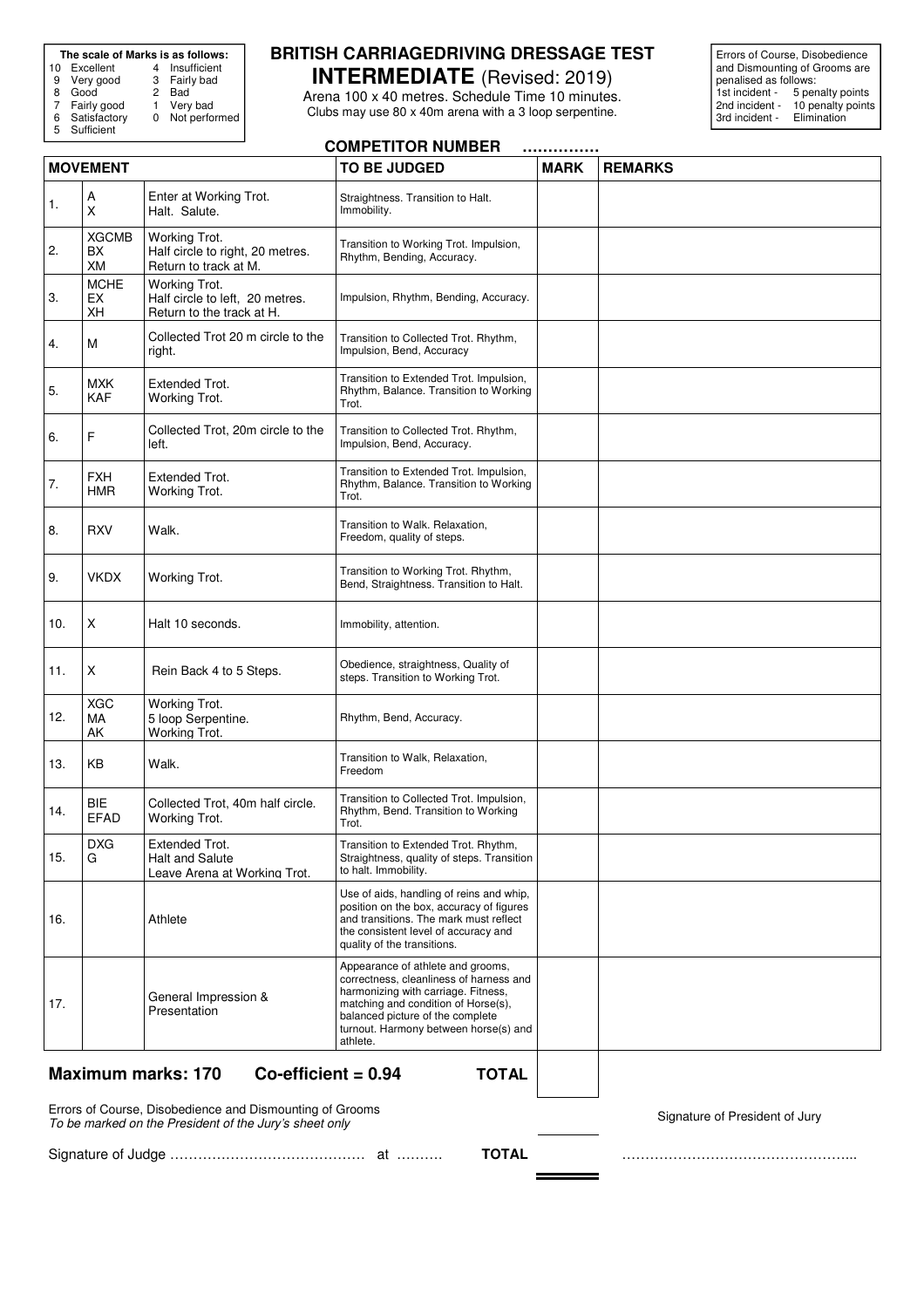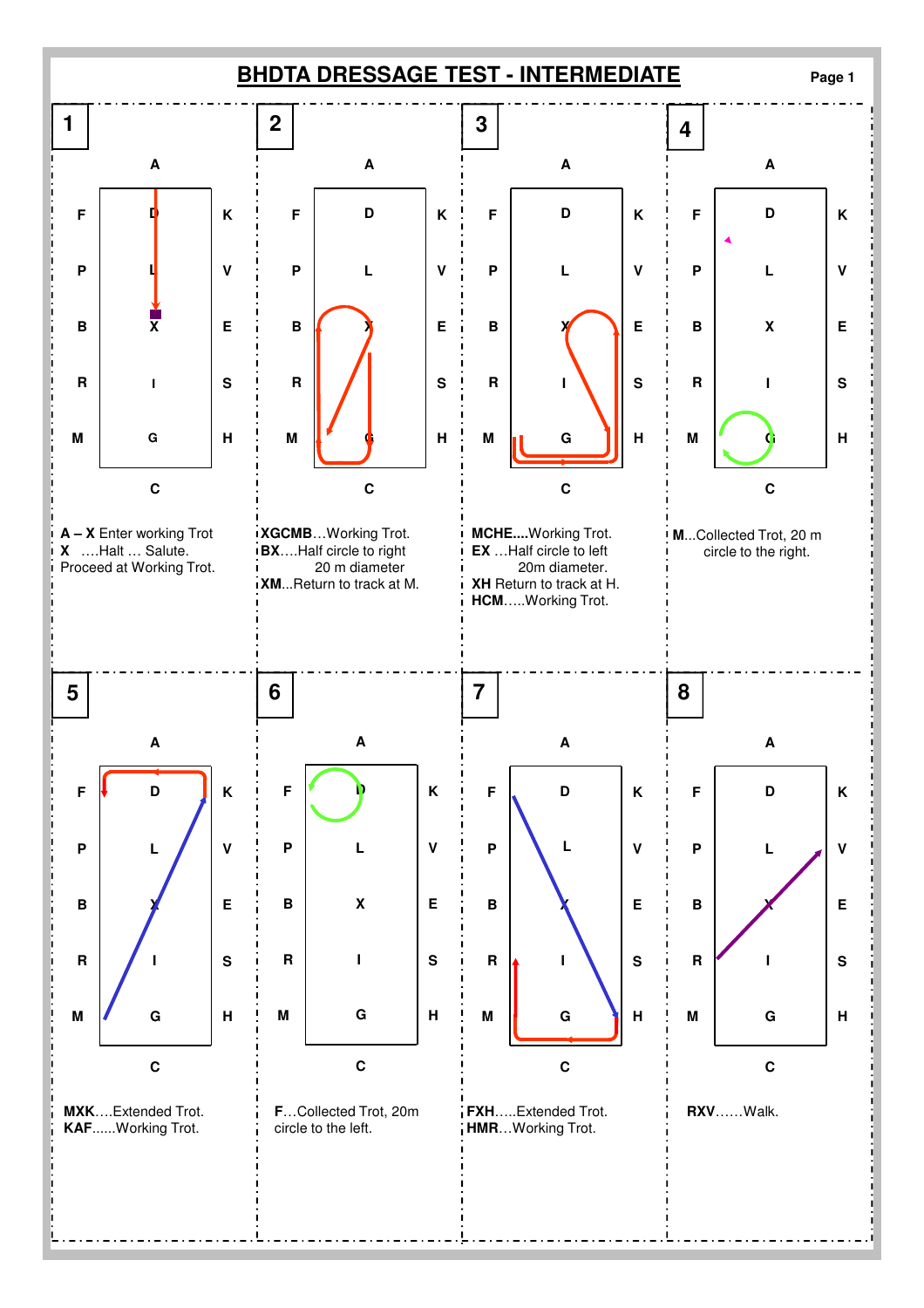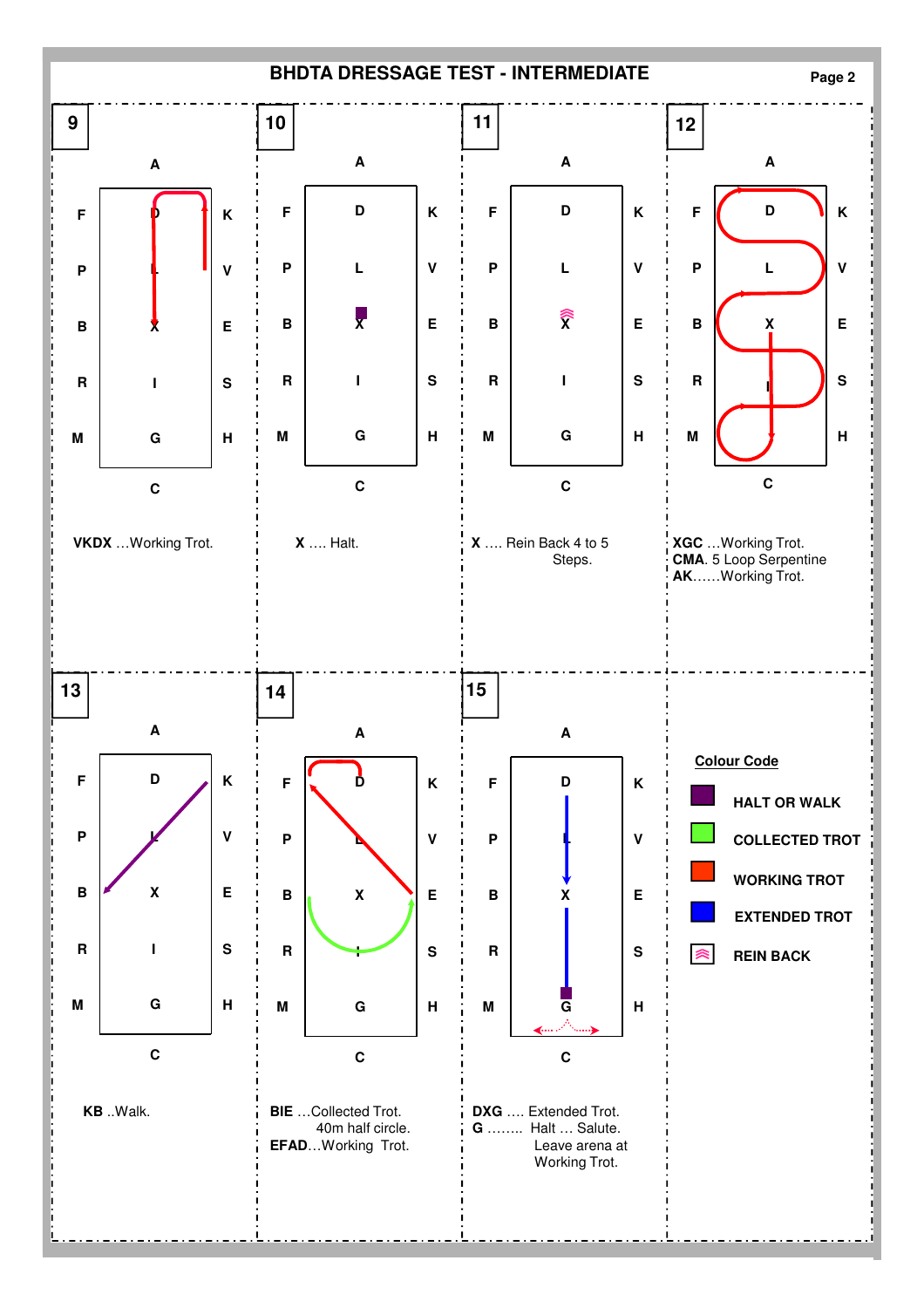*British Carriagedriving*  **DESEMBRISHED DRIVEN DRESSAGE TEST Intermediate** Arena size: 80 x 40 m





- A Enter at working trot<br>X Halt. Salute. Halt. Salute.
- XGCMB Working trot<br>BX Half circle ric BX Half circle right 20m<br>
XM Return to track at M Return to track at M



MCHE Working trot EX Half circle left 20m<br>XH Return to track at H XH Return to track at H<br>HCM Working trot Working trot















RXV Walk